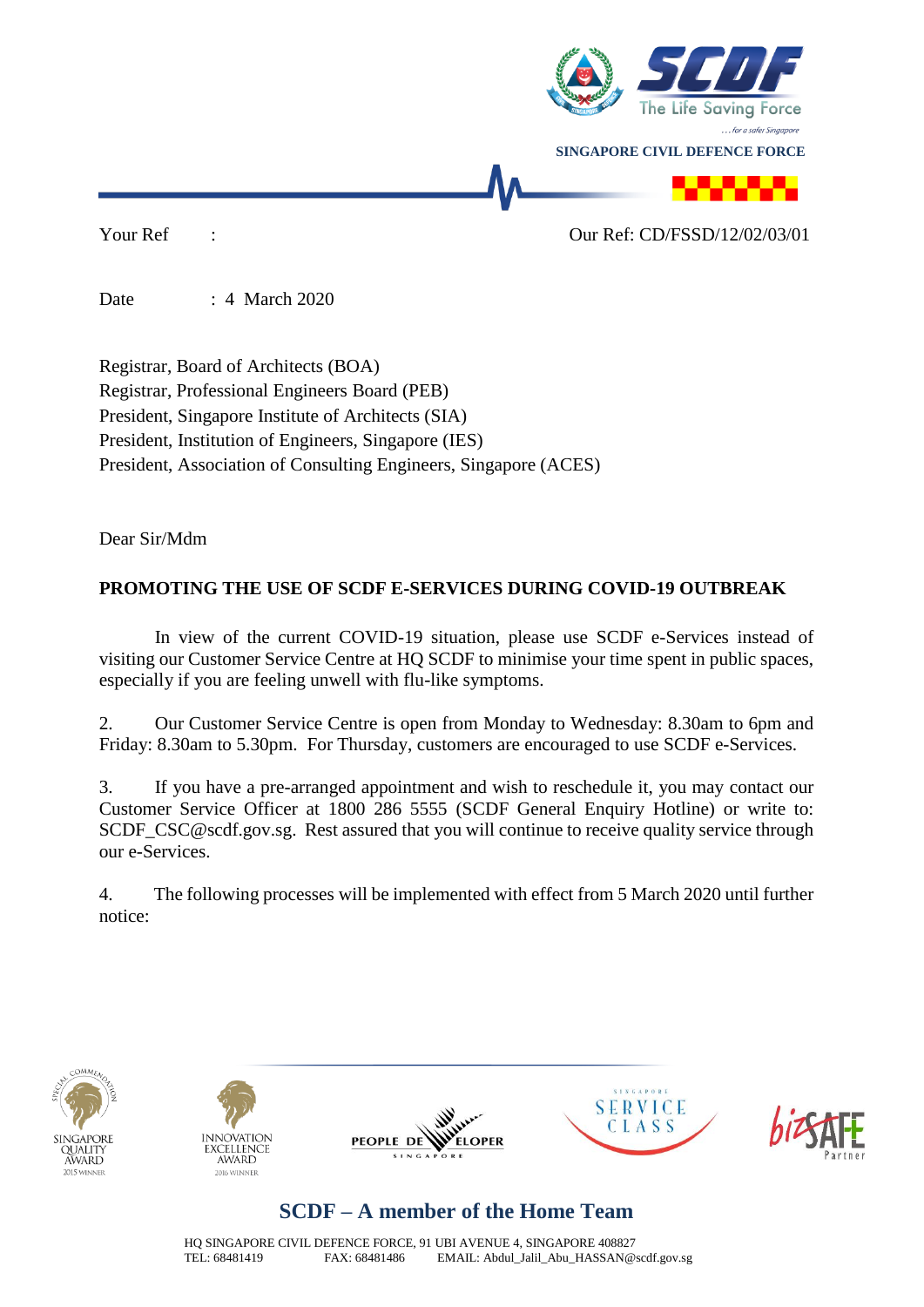| S/N                            | Service                                                                                                                                                                                                                  | <b>Process</b>                                                                                                                                                                                                                                                                                                                                                | Payment                        |
|--------------------------------|--------------------------------------------------------------------------------------------------------------------------------------------------------------------------------------------------------------------------|---------------------------------------------------------------------------------------------------------------------------------------------------------------------------------------------------------------------------------------------------------------------------------------------------------------------------------------------------------------|--------------------------------|
| $\mathbf{1}$<br>$\overline{2}$ | <b>Fire Safety Plans</b><br>Submission<br>Fire Safety Waiver                                                                                                                                                             | e-CORENET                                                                                                                                                                                                                                                                                                                                                     | e-Payment<br>(SCDF<br>Website- |
|                                | Application                                                                                                                                                                                                              |                                                                                                                                                                                                                                                                                                                                                               | e-Services)                    |
| 3                              | <b>CD</b> Shelter Waiver<br>Application                                                                                                                                                                                  | e-CORENET                                                                                                                                                                                                                                                                                                                                                     | NA                             |
| $\overline{4}$                 | Performance-Based<br><b>Plans Submission</b><br>[Only for Fire Safety<br><b>Engineering Design</b><br>Brief (FEDB) plans<br>submitted by Fire<br>Safety Engineers (FSE)<br>who do not have e-<br><b>CORENET</b> account] | Please email the completed FEDB plan<br>$\bullet$<br>submission form and submit the FEDB<br>report (In pdf format, total email size to<br>than<br>MB)<br>less<br>20<br>be<br>$\alpha$ :<br>SCDF_CSC@scdf.gov.sg<br>(Note: Indicate the words "[FEDB<br>submission by <fse number="">]" and<br/>then followed by Project Title in the<br/>email subject)</fse> | <b>NA</b>                      |
| 5                              | Fire Safety/CD Shelter<br><b>Consultation Request</b><br>(Qualified Persons)                                                                                                                                             | e-CORENET<br>$\bullet$                                                                                                                                                                                                                                                                                                                                        | <b>NA</b>                      |
| 6                              | Fire Safety/CD Shelter<br><b>Consultation Request</b><br>(Non-Qualified<br>Persons: e.g. Owners) -<br>Walk-in to HQ SCDF                                                                                                 | Please email to:<br>$\bullet$<br>SCDF_QP_Consultant@scdf.gov.sg                                                                                                                                                                                                                                                                                               | <b>NA</b>                      |









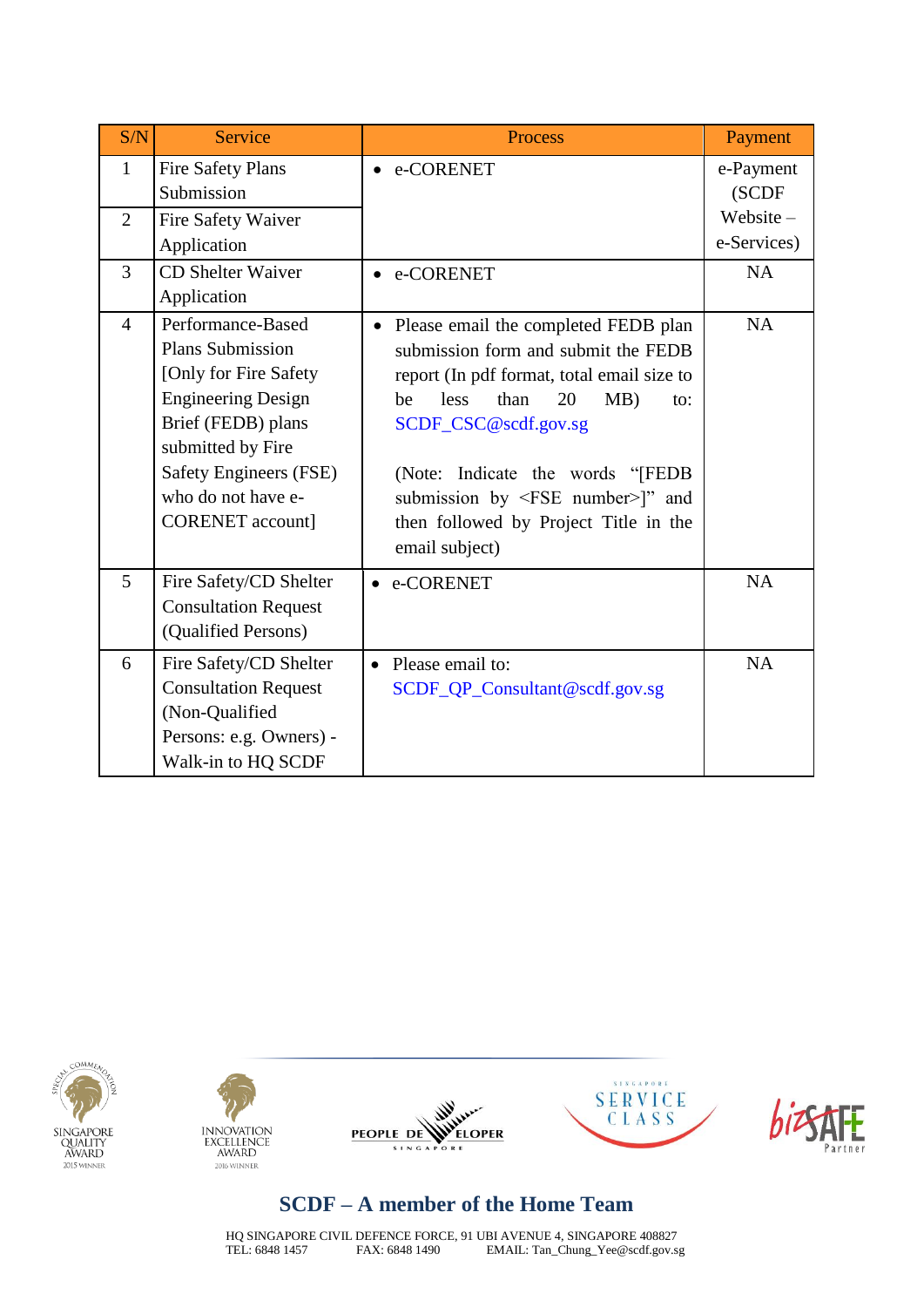| S/N    | Service                                                                                                                                                                                                                                                                                                                                                                                                                                                                                                                                    | Process                                                                                                                                                                                       | Payment   |
|--------|--------------------------------------------------------------------------------------------------------------------------------------------------------------------------------------------------------------------------------------------------------------------------------------------------------------------------------------------------------------------------------------------------------------------------------------------------------------------------------------------------------------------------------------------|-----------------------------------------------------------------------------------------------------------------------------------------------------------------------------------------------|-----------|
| $\tau$ | <b>Consultation Request</b><br>(Qualified Persons,<br>Registered Inspectors,<br>Owners and others) -<br>Walk-in to HQ SCDF<br>on matters relating to:<br>Fire Certificate<br>$\overline{\phantom{0}}$<br><b>Temporary Fire</b><br>$\overline{\phantom{0}}$<br>Permit<br><b>Fire Safety</b><br>$\overline{\phantom{m}}$<br>Certificate<br><b>Temporary Change</b><br>$\overline{\phantom{0}}$<br>of Use Permit<br><b>Amusement Rides</b><br>Safety Act (ARSA)<br>Emergency<br>$\overline{a}$<br>Response Plan<br><b>Fire Safety Manager</b> | Please email to respective processing<br>$\bullet$<br>officers<br>email<br><b>or</b><br>to:<br>SCDF_CSC@scdf.gov.sg<br>for<br>the<br>enquiry to be diverted to Certification<br><b>Branch</b> | <b>NA</b> |
| 8      | <b>Consultation Request</b><br>(Owner, QPs, RIs and<br>others) - Walk-in to<br>HQ SCDF on matters<br>relating to:<br>Petroleum and<br>Flammable<br>Material (P&FM)<br><b>Storage License</b><br>P&FM Transport<br>$\overline{a}$<br>License<br>P&FM Import<br>License<br>P&FM Pipeline<br>License                                                                                                                                                                                                                                          | Please email to respective processing<br>$\bullet$<br>officers<br>email<br><b>or</b><br>to:<br>SCDF_CSC@scdf.gov.sg<br>for<br>the<br>enquiry to be diverted to Licensing<br><b>Branch</b>     | NA        |









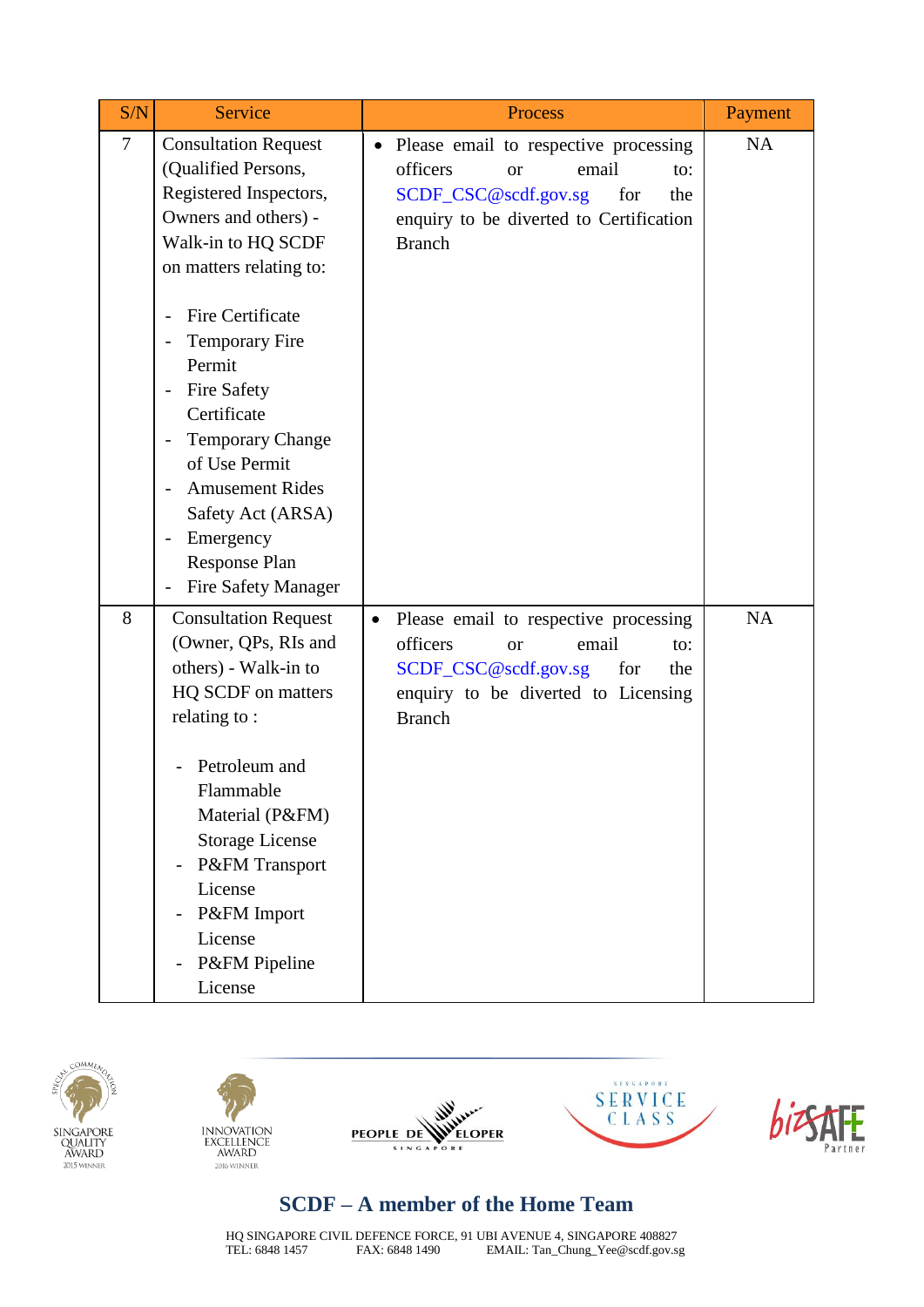| S/N | <b>Service</b>                                                                                                                  | <b>Process</b>                                                                                                                                                                                                                                                                                             | Payment                                       |
|-----|---------------------------------------------------------------------------------------------------------------------------------|------------------------------------------------------------------------------------------------------------------------------------------------------------------------------------------------------------------------------------------------------------------------------------------------------------|-----------------------------------------------|
| 9   | <b>Consultation Request</b><br>(Owner, Occupier and<br>others) - Walk-in to<br>HQ SCDF on fire<br>safety enforcement<br>matters | Please email to respective case officers<br>(as stated on enforcement notice) or<br>email to: SCDF_CSC@scdf.gov.sg for<br>enquiry to be diverted<br>the<br>to<br>Enforcement & Prosecution Branch                                                                                                          | <b>NA</b>                                     |
| 10  | <b>Plans Search</b><br>Application                                                                                              | Please<br>Plans<br>email<br>the<br>Search<br>Application<br>Form<br>to:<br>SCDF_CSC@scdf.gov.sg<br>Please use e-payment ('Miscellaneous<br>Payments') and quote 'Search Fee' in<br>the 'Reference Number' field<br>(Note: Search Fee must be paid before)<br>the plans search can be processed by<br>SCDF) | e-Payment<br>(SCDF<br>Website-<br>e-Services) |
| 11  | License Fees/<br><b>Enforcement Fines</b>                                                                                       | Please use e-payment ('License Fees' or<br>'Fines') and enter the reference number                                                                                                                                                                                                                         |                                               |
| 12  | Over the counter<br>payments (e.g. ARSA<br>Permit, etc)                                                                         | Please use e-payment ('Miscellaneous<br>$\bullet$<br>Payments') and quote the reference<br>number                                                                                                                                                                                                          |                                               |

5. SCDF has updated the FAQs on its website at [www.scdf.gov.sg](http://www.scdf.gov.sg/) to address the common enquiries raised by the customers. In addition, customers may also use our e-Services to check the status of their plans submission and waiver application. All customers are encouraged to refer to the FAQs for the answers before contacting the SCDF General Enquiry Hotline or emailing their questions.

6. Please convey the contents of this circular to members of your Institution/Association/Board. The circular is also available in CORENET-e-Info: [http://www.corenet.gov.sg/einfo.](http://www.corenet.gov.sg/einfo)









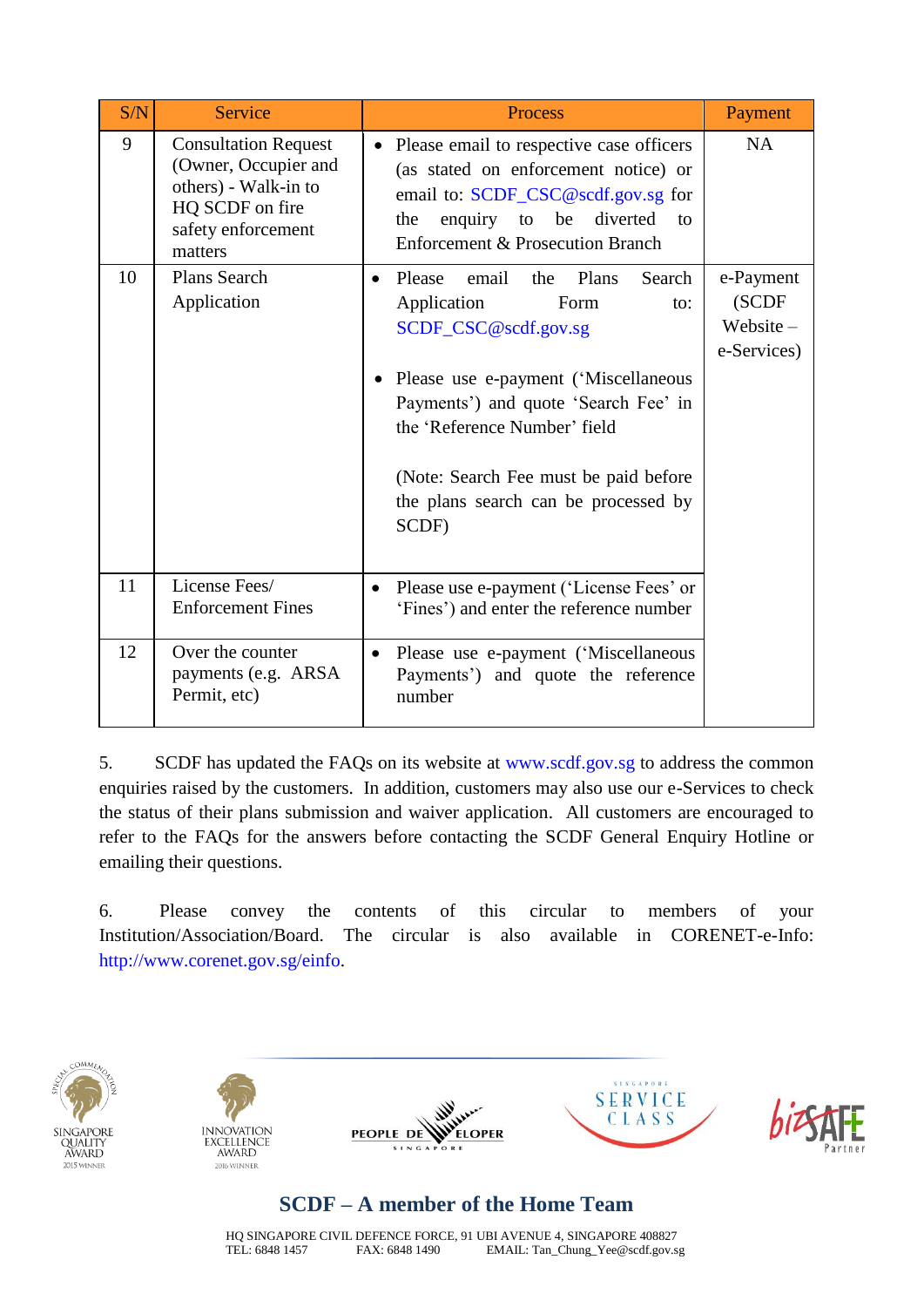7. For any enquiry or clarification relating to this circular, please contact: Mr Isaac Yong, Senior Assistant Director FSSD (Plans & Policy) at Tel: 6848 1482 / Ms Amelia Loh, Customer Service Team Leader at Tel: 6848 1731 or email to: [SCDF\\_CSC@scdf.gov.sg.](mailto:SCDF_CSC@scdf.gov.sg) Thank you.

Yours faithfully,

(transmitted via e-mail)

LTC Tan Chung Yee Fire Safety & Shelter Department *for* Commissioner Singapore Civil Defence Force











## **SCDF – A member of the Home Team**

HQ SINGAPORE CIVIL DEFENCE FORCE, 91 UBI AVENUE 4, SINGAPORE 408827<br>TEL: 6848 1457 FAX: 6848 1490 EMAIL: Tan\_Chung\_Yee@scdf.gov.s EMAIL: Tan\_Chung\_Yee@scdf.gov.sg